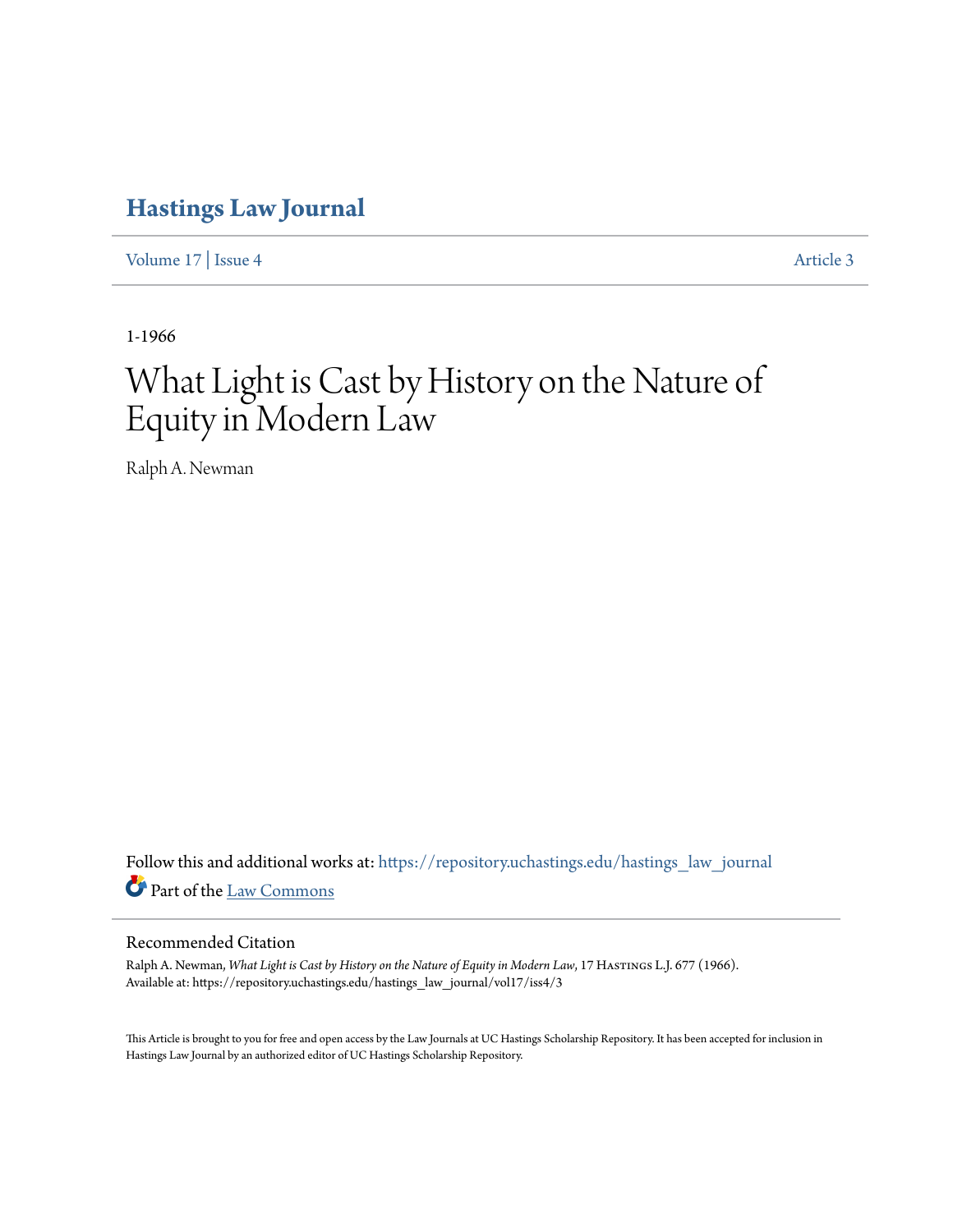## **What Light Is Cast by History on the Nature of Equity in Modern Law?\***

 $By$  Ralph A. Newman<sup>\*\*</sup>

HOLMES saw law as an eternal procession.' History, Cardozo has said, illuminates the present by a study of the past, and so points the way to the future.<sup>2</sup> I know of no area of law in which these statements are more truly applicable than that part of the law which we call by the name of equity Equity, which is probably the most inportant element of law, is without doubt the element which is least understood. This uncertainty as to the nature of equity arises from the fact that it plays a strange role **in** our jurisprudence; separate from, and yet a part of law; and from the fact that equity is a protagonist **in** the unending conflict between the goal of certainty, which is so essential to the impartial admimstration of law, and the goal of ideal justice.

Equity has been dealt with **in** various ways **in** different legal systems. In Roman law the principles of equity provided a system of law which was acceptable to inhabitants of different nations because it was based on fundamental impulses of human nature which are common to all peoples. Roman equity, as Ehrlich has put it, "selected those elements which are uiversally human, and which must exist **in** every society "<sup>3</sup> This body of law, which was called the *tus gentium*, was ad-

**\*** This paper was the basis of a talk delivered at the annual meeting of the Pacific Branch of the American Society for Legal History at Sacramento, Califorma on September 22, 1965.

**\*\*** Professor of Law, Hastings College of the Law. Professor Newman is a past President of the American Society for Legal History.

<sup>1</sup> See HOLMES, *The Path of the Law*, in COLLECTED LEGAL PAPERS 194-95 ( 1920). "Our only interest in the past is for the light it throws upon the present." See also HOLMES, *Law in Science and Science in Law*, in COLLECTED LEGAL PAPERS  $225$  (1920) $\cdot$  "History sets us free and enables us to make up our minds dispassionately whether the survival of what we are enforcing answers any new purpose when it has ceased to answer the old."<br><sup>2</sup>CARDOZO, *The Nature of the Judicial Process*, in SELECTED WRITINGS 128 (1921).

The exact statement is as follows: "History, **in** illuminating the past, illuminates the present, and in illuminating the present, illuminates the future Today we study the day before yesterday, **in** order that yesterday may not paralyze today, and today may not paralyze tomorrow.

**I** EmuLicE, **PaNcipr.LEs** oF THE SocIoLoGY OF LAw 298 (1962 ed.). The same thought has been expressed by Wiirzel **in** DAs **Jussvscir DENKEN § 26** (1904), where he refers to "the concepts, relatively few **in** number, which embody directly the phenomena of social life as they would appear if there were no laws."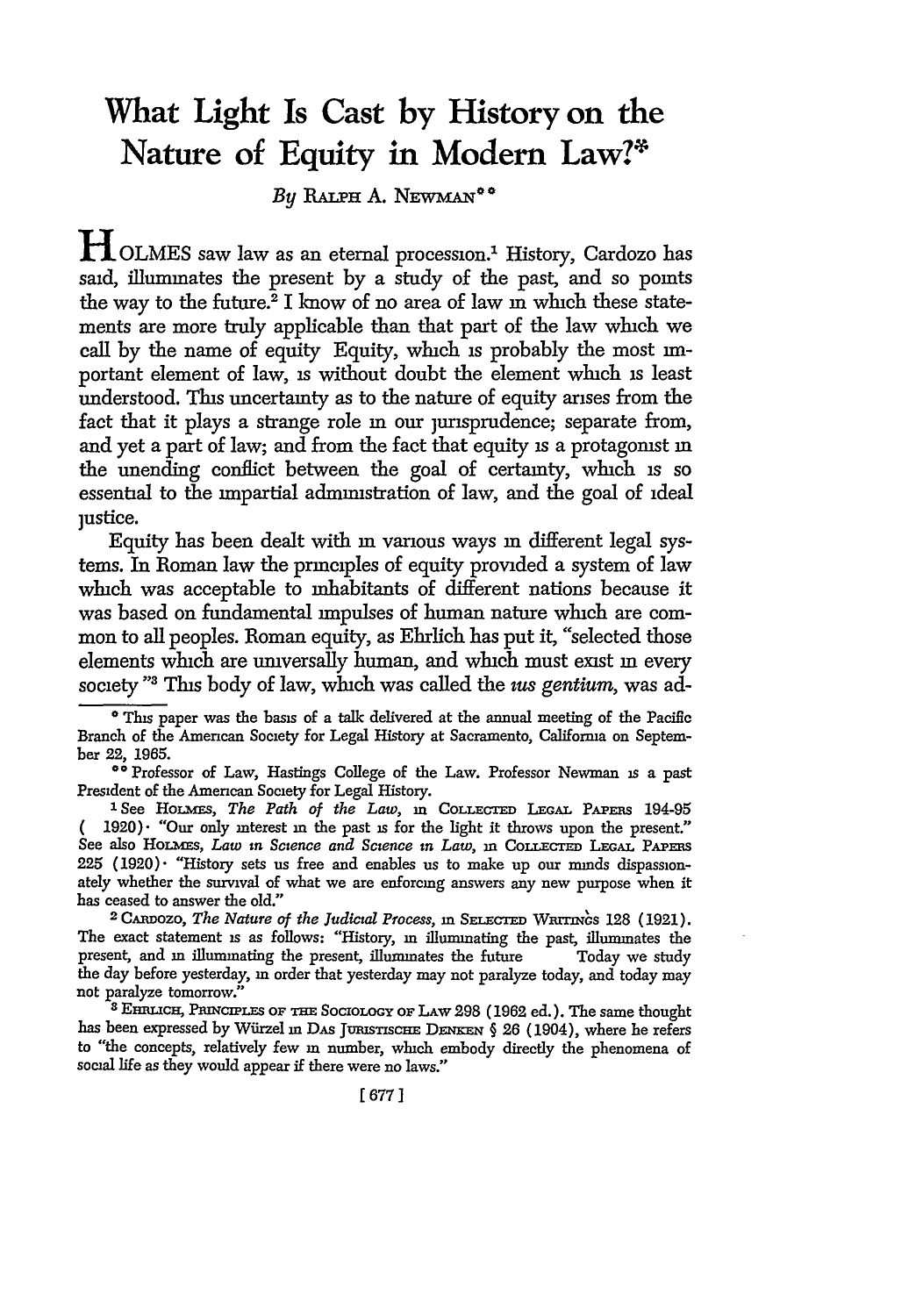minstered in the court of the praetor peregrmus as a separate legal system. The principles were expanded and developed in the course of experience **in** their use, exactly as was to occur much later on **in En**gland and **in** the United States; and early m the second century, **in** the reign of Hadrian, they were incorporated by imperial decree into the *corpus surts* itself.4

Between the twelfth and the eighteenth centuries many countries of Europe fell heir to a system of Roman law **in** which equity had been completely fused into the main body of the law<sup>5</sup> The civil law systems which succeeded to Roman law have dealt with equity by ignoring it as a distinct element of law <sup>6</sup> This solution has not been completely successful because there are many areas of civil law in which the principles of equity have become lost and have ceased to perform their function as a creative force which animates the life of the law **7**

In England, as was the case **in** early Roman law, equity has been dealt with as a separate system for more than five hundred years. This has been due to a variety of causes. By the end of the thirteenth century the common law had become permeated with dry rot.<sup>8</sup> Form and tradition, rather than the desire to do justice, controlled. Common law procedure had become a black art, **in** which the true ends of law had become lost.<sup>9</sup> Throughout the world, since the dawn of conscience,  $10$ relief from hardship caused in special cases by the operation of the rules of strict law was granted by the king; we see an early example of this in Solomon's prayer for an understanding heart to judge his people, rather than for knowledge of the law **11** In England such relief

<sup>5</sup> The *Corpus Iurus* of Justiman did not penetrate into France until the twelfth century, continuing until 1804; see COLIN & CAPITANT, TRAITÉ ÉLÉMENTAIRE DE DROIT cIvix. No. 18 (8th ed. 1935). In Germany the acceptance commenced in the thirteenth century and continued until the eighteenth; see AMos & WALTON, INTRODUCTION **TO FRENCH** LAw 13 (1936).

<sup>6</sup> "A civilian cannot understand what American comparatists mean when they say that 'in Anglo-American law Equity has failed to merge into the general body of law, as occurred in all other surviving legal systems." Razi, *Reflections on Equity in the Civil Law Systems,* **13** AM. U.L. REv. 24 (1963).

<sup>7</sup> Puig Brutau, *Juridical Evolution and Equity*, in Essays in JURISPRUDENCE IN **HONOR OF** RoscoE PoUN 82, 84 (1962). Professor Simpson, **in** *"Equity in 1946,"* 1946 Am. **SuRvEy** Am. L. 1, says that "to survey equity is to look at the most creative and vital aspect of the judicial process." **<sup>8</sup>**Pound, *"Do We Need a Philosophy of Law?"* 5 COLum. L. REV. 639, 650 (1905).

<sup>9</sup> 9 HOLDSWORTH, HISTORY OF ENGLISH LAW 393 (1932).

<sup>10</sup> The expression is taken from BREASTED, THE DAWN OF CONSCIENCE. *11 1 Kings* 3:9.

**<sup>4</sup>** Shortly before **129 A.D.** See **LENEL,** DAS **EDacTm PEnPETOum** (3d ed. 1927); Pnngsheun, *The Legal Policy and the Reforms of Hadrian,* 24 J. **RoMAN** STUDIS 141, 143 (1934).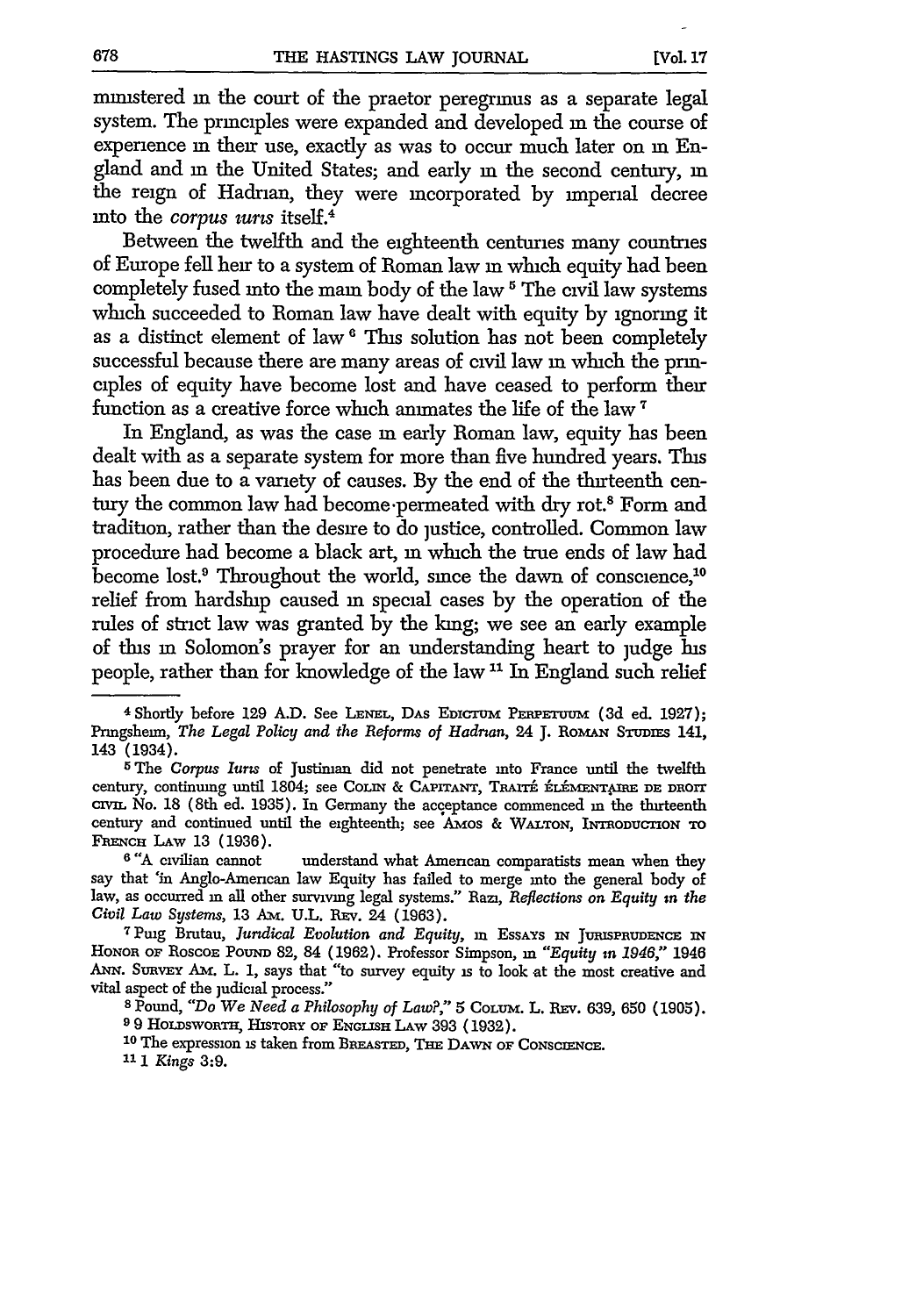came to be administered by the royal Chancellor, who **in** the middle of the fourteenth century set up his own court. To avoid conflicts with the established courts, jealous of their jurisdiction and prerogatives,<sup>12</sup> the Chancellor limited his remedies to orders addressed to the litigants commanding their personal action, a form of remedy which the common law courts felt themselves powerless to grant. This form of remedy, and the substantive principles of law which were applied by the Chancellor, were based on doctrines of the canon law, with which the chancellors by reason of their ecclesiastical background were thoroughly familiar.13 These doctrines were applied only **in** the Court of Chancery, since the common law judges were reluctant to accept the humane doctrines which were applied on the other side of Westminster Hall. There is a touch of irony **in** the practice of Coke, while he was Lord Chancellor, of kneeling, on his way to the woolsack, before his father, who was Chief Judge of the Court of King's Bench, to ask his blessing. "Treasonl That's quartering!" said Jerry **in** Dickens' *Tale of Two Cities.* "It is the law" replied the ancient clerk, turning his surprised spectacles upon him. "It is the law Leave the law to take prised spectacles upon him. " $\hat{I}$ t is the law care of itself." The common law judges walked scrupulously m the ancient ways, and left to the Chancellor the responsibility for the humane administration of law in accordance with elementary principles of justice.

More than a hundred years ago **in** England, and even earlier **in** the United States, efforts were begun to humanize the main body of the law by abolishing the separate courts of equity This procedural solution, as is admitted by Judge Holtzoff<sup>14</sup> and most other authorities on procedure except the late Judge Clark, has failed to bring about a fusion of the the substantive principles of equity with the main body of the law The principles of equity are still largely confined to cases **in** which one of the litigants is entitled to specific or "equitable" relief,

**<sup>12</sup>**See **KERLY, HIsToRY OF** EQurrY ch. 4 **(1890).**

**<sup>13</sup>** "Every Chancellor from **1380** to 1488 was a clerk." Scrutton, *Roman Law In*fluence in Chancery, Church Courts, Admiralty, and Law Merchant, in SELECT EssAYs **oN ANGLO-AmEICAN LEGAL** HiSTony **215** (1907). The Great Seal was held **by** laymen only for about twelve years during the fourteenth century. Holland, *Some Early Chancel* $lors, 9$  Самв. L.J. 17, 23 (1945).

<sup>1</sup> <sup>4</sup> BARoN & **HOLTZOFF, FEDERAL PRAcmCiE §** 141 **(1950)** "The change **is** one of procedure rather than remedy. The substantive distinctions between equitable and legal remedies have not been erased. Only procedural distinctions have been abolished. The substantive principles of equity for balancing rights and obligations are not superseded. The rules have not changed the principles which guide the courts **in** granting or refusing injunctive relief." Walsh, *Is Equity Decadent?,* in 22 Minn. L. REv. 479, 489 (1938), says that "equitable defenses do not become legal defenses under Code merger."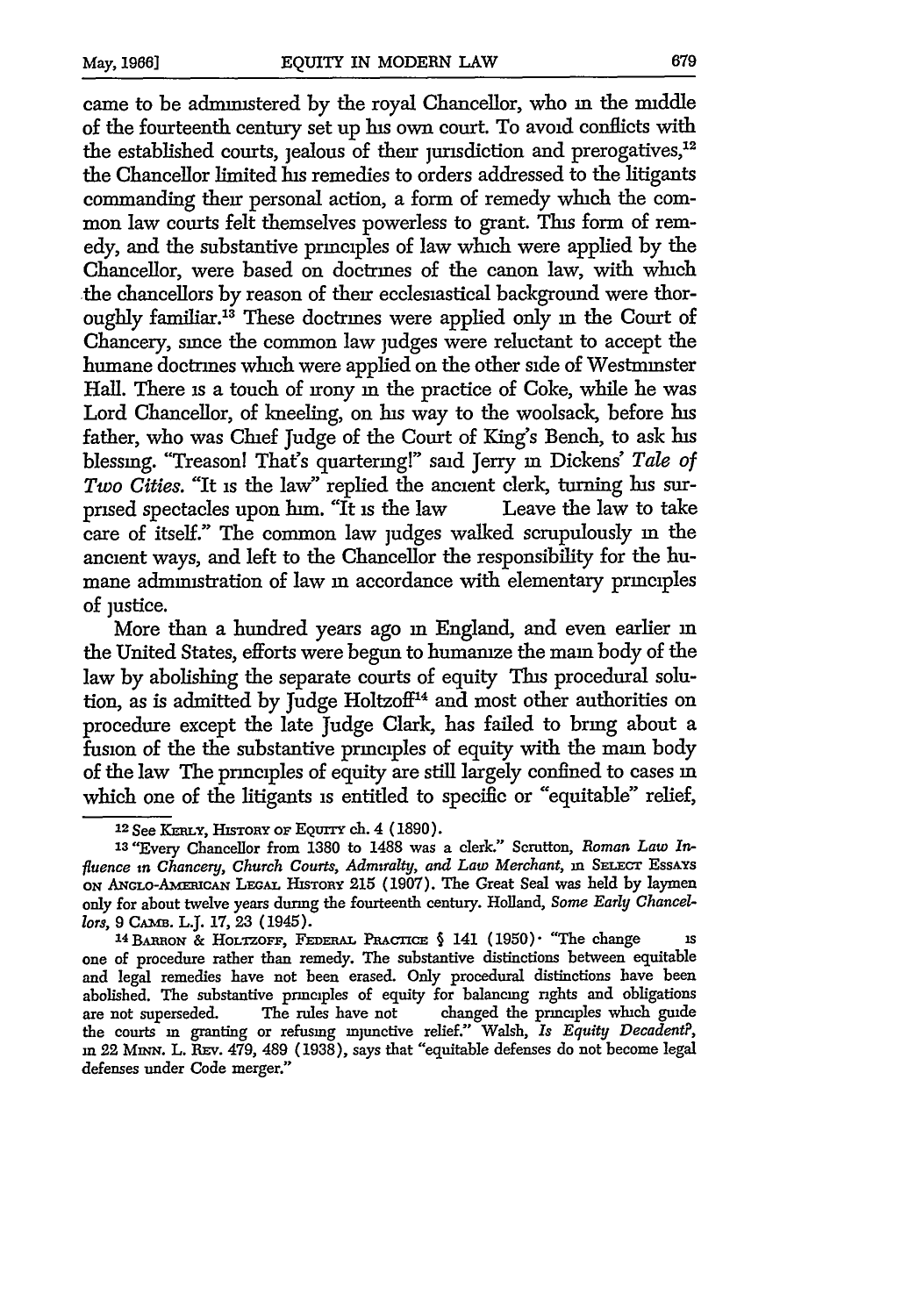and most of the cases which come before our courts, those **in** which the plaintiff is entitled only to damages, are decided without the benefit of the elevated moral principles which constitute the supreme contribution of a long line of distinguished chancellors to a humane administration of justice.

What are these principles? In what respects are they different from the principles which are applied **in** most legal actions? To answer these questions we must turn back, again, the pages of history, even to those which antedate Roman law The origin of equity is usually traced back to Aristotle, who defined *epteikeuz* as the correction of law when the law is imperfect owing to its universality **15** Aristotle's definition was perfectly correct in the context of his place and time. Early law was thought of as exactly defined rules for exactly defined facts."' Change **in** the law was difficult, and relief **in** cases of hardship must come from sources outside the law itself. Aristotle accordingly thought of equity as the correction of the inadequacies of law; but centuries earlier another great thinker who was a prophet, dreammg under the stars **in** the clear night of the middle east, conceived of a system of law **in** which justice was identified with charity and brotherhood. In the words of the great unknown Isaiah, when righteousness cannot enter, justice stands afar off.<sup>17</sup> There is a close linguistic relationship between the Hebrew word *nekohah* (righteousness) which is translated **in** the King James bible as "equity," the Greek word *epzeikewa,* which we translate as "equity" but which literally means clemency, the French word *clemence,* and the English word "compassion." In the course of time the doctrines of equity have taken form in Anglo-American jurisprudence **in** a number of specific principles; but these principles can always be reduced to a common denominator of good faith, of sharing the burdens of misfortune arising out of human relationships, and of deciding controversies not on the basis of general rules for ordinary situations but according to the facts of each case. Celsus defined law as "ars bonn et aequi,"18 which Max Radin has beautifully translated as "the art of equity" But the purpose of all law is to do what is fair and just.<sup>19</sup> As Lord Evershed has said,

**<sup>17</sup>***Isatah* 59:14. **<sup>1</sup> <sup>8</sup>**CELSUS, DIGEST **1.1.1.**

**<sup>19</sup>**See **RiPERT,** LA **PJGLE MORALE DANS LES** OBLIGATIONS **CIVInES** No. **32** (4th ed. 1949)" "Le droit n'est que l'analyse de ce **qu** est 6quitable et bon" (The law is only the analysis of that which is equitable and good). Contra, FRIEDMANN, LEGAL THEORY 344 (4th ed. 1960) equity "means nothing else but the application of considerations of fairness and justice against the letter of the law."

**<sup>15</sup>**AIsTOTLE, **NicHOmAcHEAN** E mcs **Bk.** 5, ch. **10.**

<sup>16</sup>Pound, *Introduction* to **NEwMAN,** EQUITY **AND** LAw" **A COmPAPATIVE STUDY 10** (1962).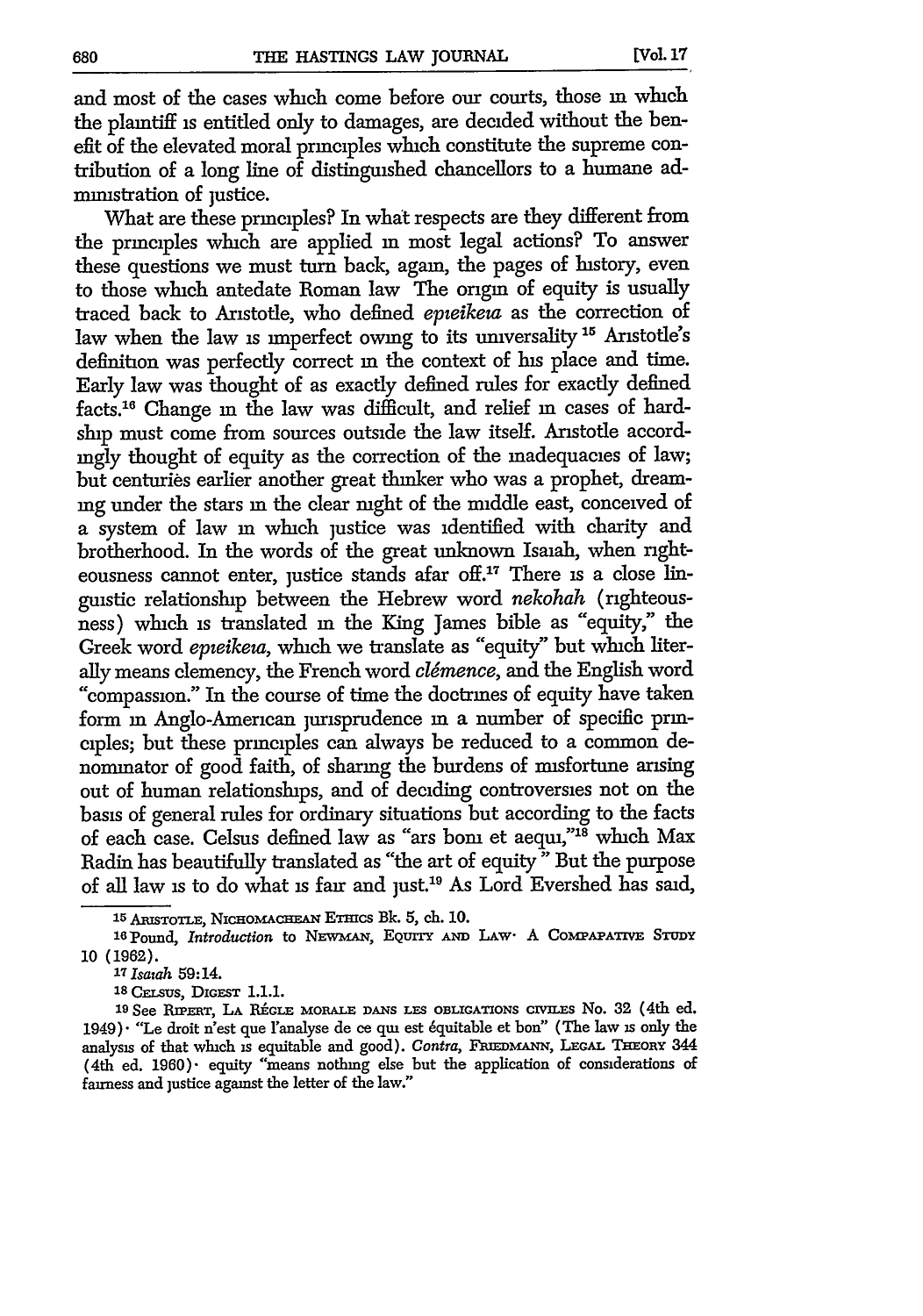the principles of equity "illustrate, nay illuminate, but never precisely define, the concept which lies behind, understood but unexpressed."20 **If** I may be permitted to suggest a definition of what might be called pure equity as dismguished from equity **in** the general sense of what is fair and just, equity may be described as a force which gives shape to the ideal of decent and honorable conduct **in** the relations of man with man.

But what is the role of equity, now that law has become humanized, **in** modern times? Does equity disappear, as seems to have been the case **in** civil law, or does it continue to perform a useful function? Thecontinuing need for equity **in** all legal systems arises out of the lag between law and morals, due to the unending conflict between the objectives of certainty and ideal justice. For most of legal history law has been satisfied with what Jellinek has called a minimum ethic.<sup>21</sup> A Persian king said that the Greek market was a place where men might cheat one another under oath. In all social disciplines except the lawethics, morals, government and religion-the requirements of complete honesty, of sharing the burdens of misfortune, and of adjusting conflicting interests according to the facts of each case, are accepted as axiomatic. Only **in** our inner common law system are such requirements of human decency disregarded. Selling a termite-ridden house without disclosing the facts<sup>22</sup> is cheating in all social disciplines except the law Insistence on the strict terms of a contract which will rum one of the parties and his family<sup>23</sup> is condemned in all systems of social

**ed.).** <sup>2</sup> <sup>2</sup> Hendrick v. Lynn, 144 **A.2d** 147, **150** (Del. ch. **1958);** Fegeas v. Sherrill, 218 **Md.** 472, 147 **A.2d 223 (1958);** Swinton v. Whitinsville Savings Bank, 311 Mass. 677, 42 **N.E.2d 808** (1942). **<sup>2</sup> <sup>3</sup>**Siegelman v. Cunard White Star **S.S.** Co., 221 **F.2d** 189 **(2d Cir. 1955)** (contract

of carnage provided that suits must be brought within one year, and that English law governed the contract; carrier advised passenger that there would be no need to bring action within the one-year period, then argued successfully that under English law the time limitation had not thereby been waived); Steinmeyer v. Schroeppel, 226 Ill. **9, 80** N.E. 564 (1907) (mistake **in** addition by seller; relief denied, because seller was said to have been negligent); Streich v. General Motors Corp., 5 Ill. App. 2d 485, **126** N.E.2d 389 **(1955)** (long contract **in** fine prnt contained provision nullifying any obligation on the part of the corporation; mistake **in** construing contract held no basis for relief).

There **is** no warranty of the condition of the premises **in** sales of real property 4 **WmLLISTON,** CoNTRAcrs § 926 (rev. ed. 1936). See also Tetenman v. Epstein, **66** Cal. App. 745 (1924), wherein a suit was instituted to rescind a deed given to the holder of a mortgage in payment of the debt. The deed was given **in** ignorance of the existence of oil which had been discovered in the vicinity of the property, making the

<sup>20</sup> Lecture at the Faculty of Law of The Hebrew University of Jerusalem, p. 17 (1954).

<sup>&</sup>lt;sup>21</sup> DIE SOZIALETHISCHE BEDEUTUNG VON RECHT, UNRECHT UND STRAFE 45 (1908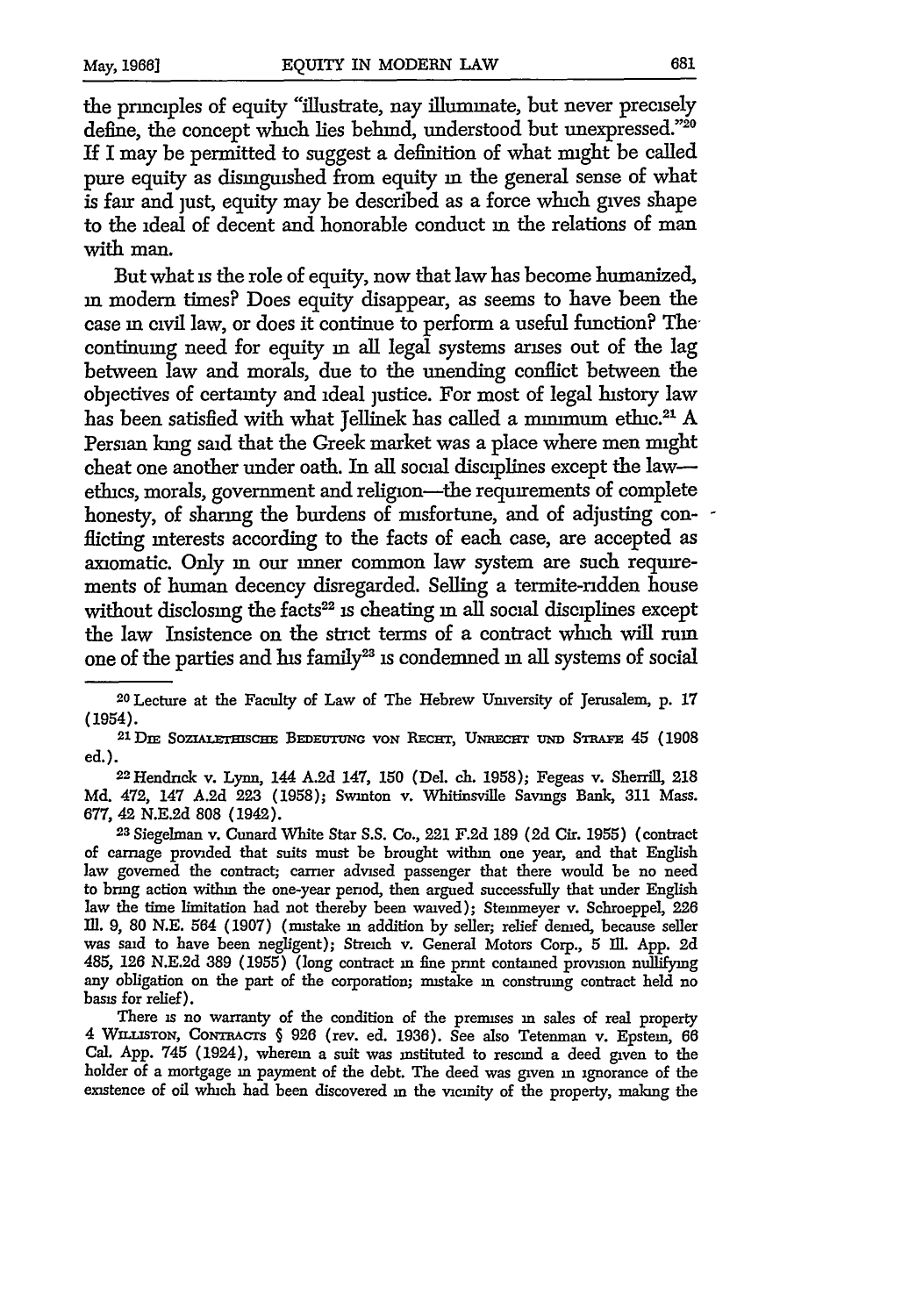control except the law Application of rules of conduct designed for ordinary situations is not required when different circumstances are present, except m law; for example, where a contract has been made by mistake, $24$  or where the basic purpose of one of the parties has been thwarted by unexpected future events.<sup>25</sup> It is ludicrous to think that cases should be decided according to different moral standards depending on whether the plaintiff seeks specific performance or an injunction, or only damages; yet the force of custom, "light as air, yet strong as links of iron," still imposes a double moral standard in our courts of law 26

Plato tells of a conversation between Socrates and Glaucon concerning the nature of justice. "The time has arrived, Glaucon," Socrates says, "when like huntsmen, we should surround the cover and look sharp that justice does not slip away, and pass out of sight, and get lost; for there can be no doubt that we are in the right direction. Only try to get a sight of her, and if you come within view first, let me know "<sup>27</sup> Equity, like justice, is one of the ghosts of the law, elusive to the grasp. The recognition of our common humanity is the greatest

Alimentaires, 3 Weekly L.R. 622 (1959) (closing of the Suez Canal in 1956-57, although increasing the cost of freightage between The Sudan and Nice nearly five times, held not to justify rescission of a contract for ocean shipment). Hawke's Bay Electric-Power Board v. Thomas Borthwick and Sons, Ltd., [1933] N.Z.L.R. 873 (premises damaged by earthquake while a five-year lease still had more than two years to run, and the damage necessitated ten months of expensive repairs; contract held not discharged).

<sup>26</sup> The double moral standard is endorsed in RESTATEMENT, CONTRACTS § 367 (1932), which provides as follows:

"Specific performance of a contract may be refused, if

(a) the consideration for it is grossly inadequate or its terms are otherwise unfair, or (b) its enforcement will cause unreasonable or disproportionate hardship or loss to the defendant or to third persons, or

**(c)** it was induced **by** some sharp practice, misrepresentation or mistake."

Comment a states that "even though the plaintiff's conduct has not been such as to cause a court to refuse *hun* a judgment for damages or even such as to entitle *hun* to any affirmative remedy against him, it may be such as to disentitle him to the remedy of specific performance." **<sup>2</sup> <sup>7</sup>** PL&TO, REPuBrac, **Bk.** iv. 431.

property worth five times as much as before. The deed was upheld, since the mistake

was only as to the value of the property. 24 Hubbert v. Fagan, 99 Ark. 480, **138** S.W 1001 (1911); Mansell v. Lord Lumber **&** Fuel Co., 348 **IIl.** 140, **180** N.E. 774 (1932); Stemmeyer v. Schroeppel, supra note 23; Olsen v. Shepard, 165 Minn. 433, 206 N.W **711** (1926) (mistake in boundaries; relief denied to mistaken party); Kennedy v. Mail Co., L.R. 2 **Q.B.** 580 (1871) (shares issued to enable the defendant corporation to perform a contract for mail service with the government of New Zealand; the purported contract was invalid, and this reduced the value of the shares; relief was demed to the shareholder).<br><sup>25</sup> Albert D. Gaon & Co. v. Société Interprofessionelle des Oléagineux Fluides